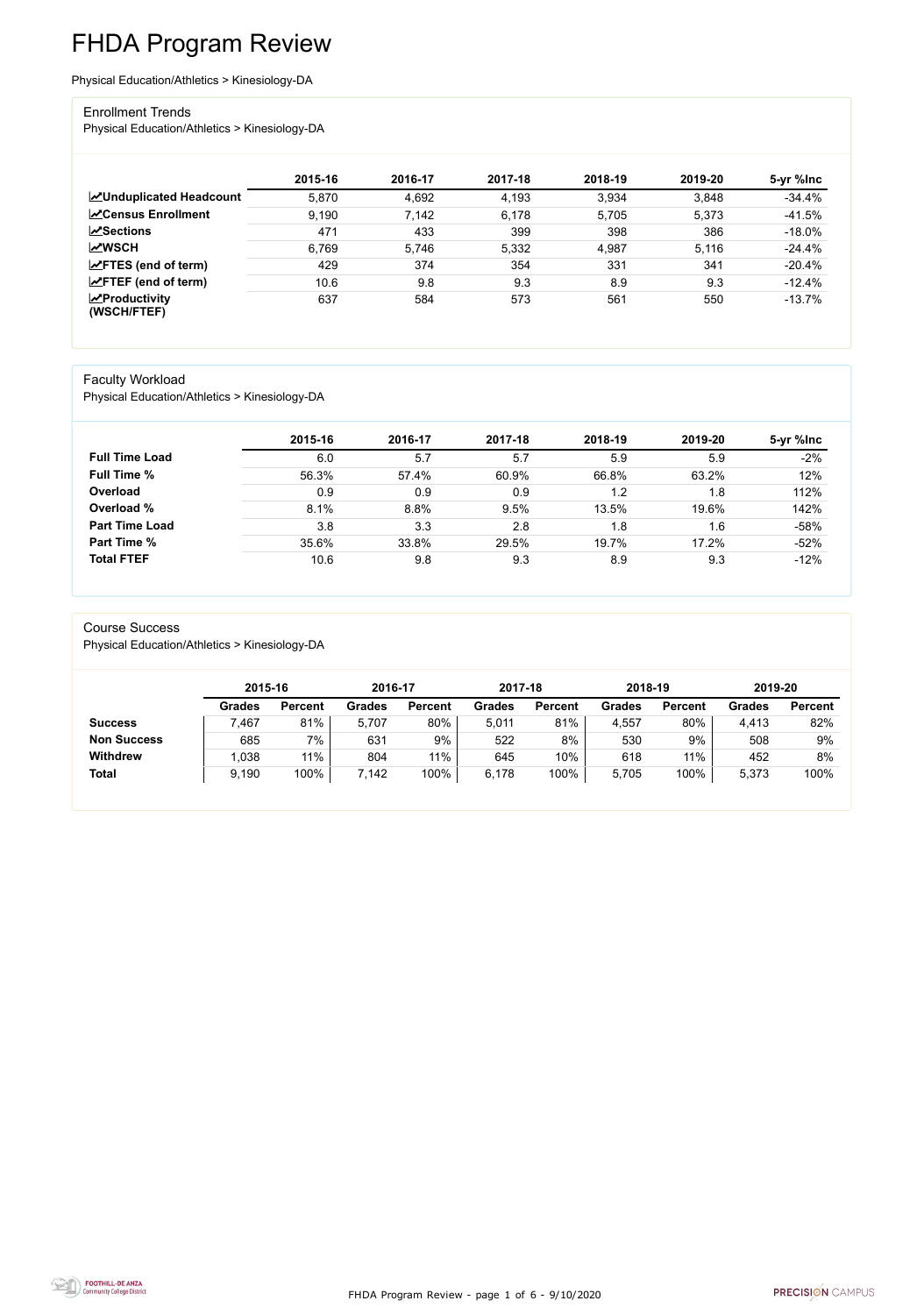FHDA Program Review - page 2 of 6 - 9/10/2020



### Course Success for African American, Latinx, and Filipinx Students

### Course Success for Asian, Native American, Pacific Islander, White, and Decline to State Students

|                    |               | 2015-16        |               | 2016-17        |               | 2017-18        |               | 2018-19        | 2019-20 |                |
|--------------------|---------------|----------------|---------------|----------------|---------------|----------------|---------------|----------------|---------|----------------|
|                    | <b>Grades</b> | <b>Percent</b> | <b>Grades</b> | <b>Percent</b> | <b>Grades</b> | <b>Percent</b> | <b>Grades</b> | <b>Percent</b> | Grades  | <b>Percent</b> |
| <b>Success</b>     | 3,007         | 78%            | 2,246         | 77%            | 2,049         | 78%            | ,890          | 77%            | .847    | 79%            |
| <b>Non Success</b> | 365           | 9%             | 338           | 12%            | 294           | 11%            | 305           | 12%            | 290     | 12%            |
| <b>Withdrew</b>    | 488           | 13%            | 351           | 12%            | 275           | 11%            | 264           | 11%            | 212     | 9%             |
| <b>Total</b>       | 3,860         | 100%           | 2,935         | 100%           | 2,618         | 100%           | 2,459         | 100%           | 2,349   | 100%           |

|                    | 2015-16       |                | 2016-17       |                | 2017-18       |                | 2018-19       |                | 2019-20 |                |
|--------------------|---------------|----------------|---------------|----------------|---------------|----------------|---------------|----------------|---------|----------------|
|                    | <b>Grades</b> | <b>Percent</b> | <b>Grades</b> | <b>Percent</b> | <b>Grades</b> | <b>Percent</b> | <b>Grades</b> | <b>Percent</b> | Grades  | <b>Percent</b> |
| <b>Success</b>     | 4,460         | 84%            | 3,461         | 82%            | 2,962         | 83%            | 2,667         | 82%            | 2,566   | 85%            |
| <b>Non Success</b> | 320           | 6%             | 293           | $7\%$          | 228           | 6%             | 225           | 7%             | 218     | 7%             |
| <b>Withdrew</b>    | 550           | 10%            | 453           | $11\%$         | 370           | 10%            | 354           | 11%            | 240     | 8%             |
| <b>Total</b>       | 5,330         | 100%           | 4,207         | 100%           | 3,560         | 100%           | 3,246         | 100%           | 3,024   | 100%           |
|                    |               |                |               |                |               |                |               |                |         |                |

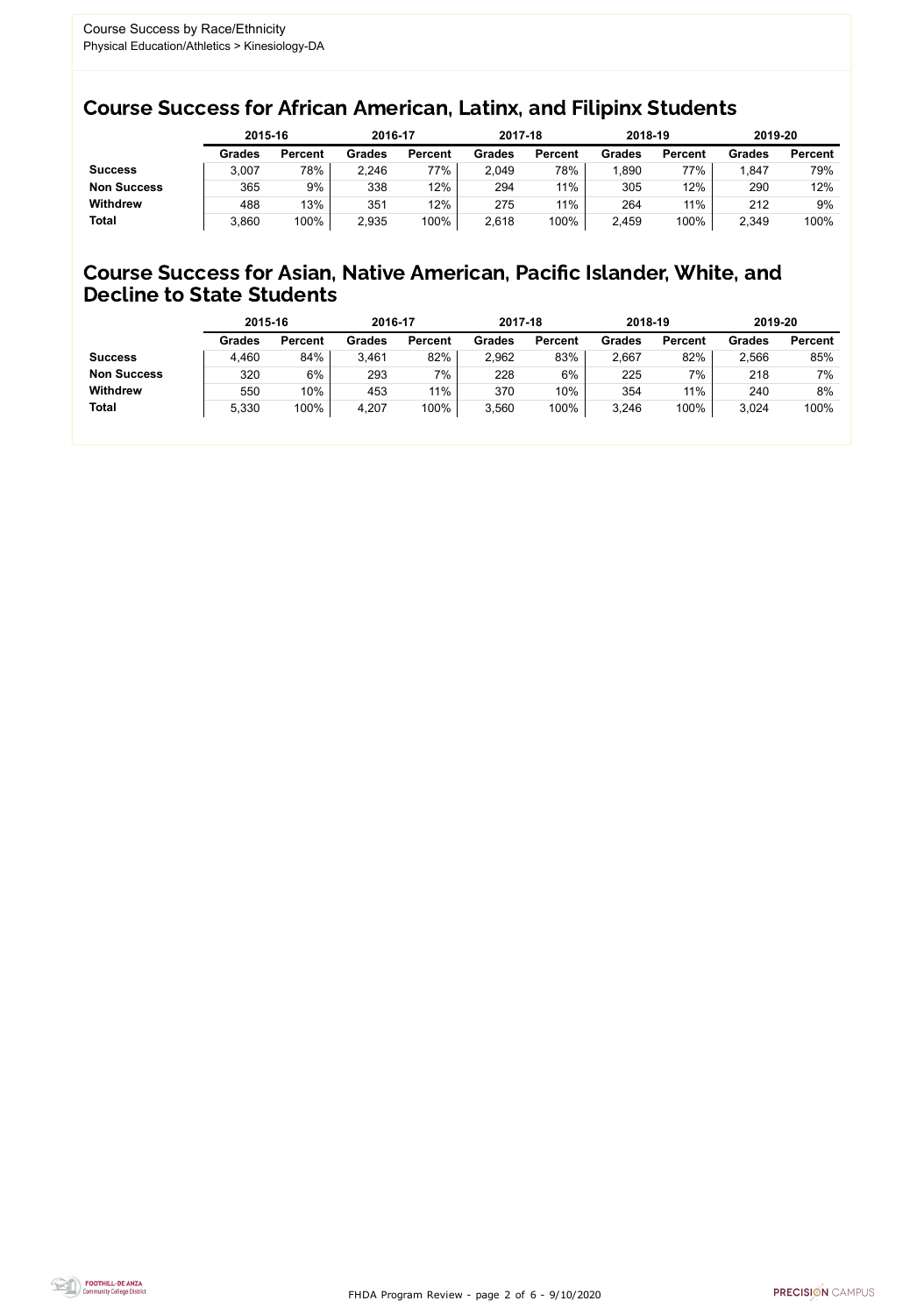FHDA Program Review - page 3 of 6 - 9/10/2020



Some courses may continue to be listed but no longer have data due to renumbering or because the course was not offered in the past five years.



### by Gender

|                     | 2015-16 |                |       | 2016-17        |       | 2017-18        |       | 2018-19        |       | 2019-20        |  |
|---------------------|---------|----------------|-------|----------------|-------|----------------|-------|----------------|-------|----------------|--|
|                     | Enr     | <b>Percent</b> | Enr   | <b>Percent</b> | Enr   | <b>Percent</b> | Enr   | <b>Percent</b> | Enr   | <b>Percent</b> |  |
| <b>Female</b>       | 4,789   | 52%            | 3,771 | 53%            | 3,252 | 53%            | 2,927 | 51%            | 2,866 | 53%            |  |
| <b>Male</b>         | 4,321   | 47%            | 3,309 | 46%            | 2,874 | 47%            | 2,735 | 48%            | 2,462 | 46%            |  |
| <b>Non-Binary</b>   |         | 0%             |       | 0%             |       | $0\%$          |       | $0\%$          |       | 0%             |  |
| <b>Not Reported</b> | 80      | $1\%$          | 62    | $1\%$          | 52    | $1\%$          | 41    | 1%             | 40    | $1\%$          |  |
| <b>Total</b>        | 9,190   | 100%           | 7,142 | 100%           | 6,178 | 100%           | 5,705 | 100%           | 5,373 | 100%           |  |

## by Ethnicity

|                         |       | 2015-16        |       | 2016-17        |       | 2017-18        | 2018-19 |                | 2019-20 |                |
|-------------------------|-------|----------------|-------|----------------|-------|----------------|---------|----------------|---------|----------------|
|                         | Enr   | <b>Percent</b> | Enr   | <b>Percent</b> | Enr   | <b>Percent</b> | Enr     | <b>Percent</b> | Enr     | <b>Percent</b> |
| <b>African American</b> | 425   | 5%             | 314   | 4%             | 307   | 5%             | 233     | 4%             | 259     | 5%             |
| Asian                   | 3,301 | 36%            | 2,662 | 37%            | 2,204 | 36%            | 2,023   | 35%            | 1,897   | 35%            |
| <b>Filipinx</b>         | 764   | 8%             | 581   | 8%             | 494   | 8%             | 461     | 8%             | 429     | 8%             |
| Latinx                  | 2,671 | 29%            | 2,040 | 29%            | 1,817 | 29%            | 1,765   | 31%            | 1,661   | 31%            |
| <b>Native American</b>  | 35    | $0\%$          | 49    | $1\%$          | 28    | $0\%$          | 22      | $0\%$          | 20      | $0\%$          |
| <b>Pacific Islander</b> | 59    | $1\%$          | 69    | $1\%$          | 66    | $1\%$          | 92      | 2%             | 46      | 1%             |
| White                   | 1,725 | 19%            | 1,290 | 18%            | 1,189 | 19%            | 1,029   | 18%            | 913     | 17%            |
| <b>Decline to State</b> | 210   | 2%             | 137   | 2%             | 73    | $1\%$          | 80      | 1%             | 148     | 3%             |
| <b>Total</b>            | 9,190 | 100%           | 7,142 | 100%           | 6,178 | 100%           | 5,705   | 100%           | 5,373   | 100%           |

## by Age

|              |       | 2015-16        |       | 2016-17        |       | 2017-18        |       | 2018-19        | 2019-20 |                |
|--------------|-------|----------------|-------|----------------|-------|----------------|-------|----------------|---------|----------------|
|              | Enr   | <b>Percent</b> | Enr   | <b>Percent</b> | Enr   | <b>Percent</b> | Enr   | <b>Percent</b> | Enr     | <b>Percent</b> |
| 19 or less   | .930  | 21%            | 1,421 | 20%            | 1,102 | 18%            | ,095  | 19%            | 1,161   | 22%            |
| $20 - 24$    | 4,847 | 53%            | 3,700 | 52%            | 3,195 | 52%            | 2,786 | 49%            | 2,686   | 50%            |
| 25-39        | ,794  | 20%            | 1,479 | 21%            | 1,417 | 23%            | ,358  | 24%            | 1,160   | 22%            |
| $40 +$       | 619   | 7%             | 542   | 8%             | 464   | 8%             | 466   | 8%             | 366     | $7\%$          |
| <b>Total</b> | 9,190 | 100%           | 7,142 | 100%           | 6,178 | 100%           | 5,705 | 100%           | 5,373   | 100%           |

### by Education Level

|                           | 2015-16 |                |       | 2016-17        |       | 2017-18        | 2018-19 |                | 2019-20 |                |
|---------------------------|---------|----------------|-------|----------------|-------|----------------|---------|----------------|---------|----------------|
|                           | Enr     | <b>Percent</b> | Enr   | <b>Percent</b> | Enr   | <b>Percent</b> | Enr     | <b>Percent</b> | Enr     | <b>Percent</b> |
| <b>Bachelor or higher</b> | 714     | 8%             | 688   | 10%            | 617   | 10%            | 607     | 11%            | 411     | 8%             |
| <b>Associate</b>          | 220     | 2%             | 161   | 2%             | 175   | 3%             | 127     | 2%             | 161     | 3%             |
| <b>HS/Equivalent</b>      | 7,652   | 83%            | 5,837 | 82%            | 5,026 | 81%            | 4,614   | 81%            | 4,508   | 84%            |
| <b>All Other</b>          | 604     | $7\%$          | 456   | 6%             | 360   | 6%             | 357     | 6%             | 293     | 5%             |
| <b>Total</b>              | 9,190   | 100%           | 7,142 | 100%           | 6,178 | 100%           | 5,705   | 100%           | 5,373   | 100%           |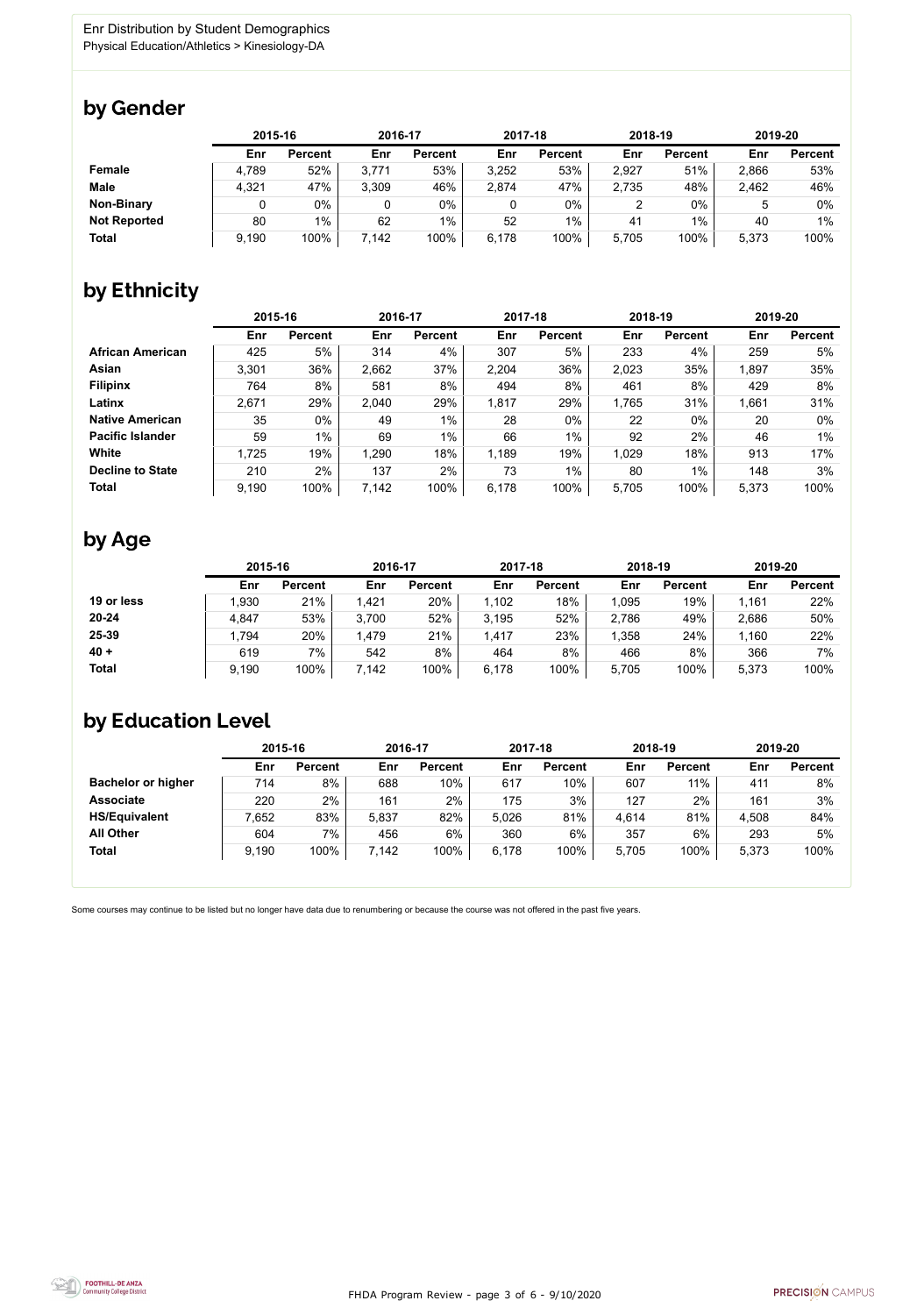FHDA Program Review - page 4 of 6 - 9/10/2020



### Success Rates by Gender Physical Education/Athletics > Kinesiology-DA

|                     |                | 2019-20        |                    |                |                 |                |               |                |  |  |  |  |  |  |
|---------------------|----------------|----------------|--------------------|----------------|-----------------|----------------|---------------|----------------|--|--|--|--|--|--|
|                     | <b>Success</b> |                | <b>Non Success</b> |                | <b>Withdrew</b> |                | <b>Total</b>  |                |  |  |  |  |  |  |
|                     | <b>Grades</b>  | <b>Percent</b> | <b>Grades</b>      | <b>Percent</b> | <b>Grades</b>   | <b>Percent</b> | <b>Grades</b> | <b>Percent</b> |  |  |  |  |  |  |
| <b>Female</b>       | 2,389          | 83%            | 243                | 8%             | 234             | 8%             | 2,866         | 100%           |  |  |  |  |  |  |
| <b>Male</b>         | 1,986          | 81%            | 262                | 11%            | 214             | 9%             | 2,462         | 100%           |  |  |  |  |  |  |
| <b>Non-Binary</b>   | 4              | 80%            |                    | 20%            | 0               | $0\%$          | 5             | 100%           |  |  |  |  |  |  |
| <b>Not Reported</b> | 34             | 85%            | 2                  | 5%             | 4               | 10%            | 40            | 100%           |  |  |  |  |  |  |
| All                 | 4,413          | 82%            | 508                | 9%             | 452             | 8%             | 5,373         | 100%           |  |  |  |  |  |  |

|                     | 2018-19       |                                      |               |                |               |                 |               |                |  |  |  |  |  |
|---------------------|---------------|--------------------------------------|---------------|----------------|---------------|-----------------|---------------|----------------|--|--|--|--|--|
|                     |               | <b>Non Success</b><br><b>Success</b> |               |                |               | <b>Withdrew</b> | <b>Total</b>  |                |  |  |  |  |  |
|                     | <b>Grades</b> | <b>Percent</b>                       | <b>Grades</b> | <b>Percent</b> | <b>Grades</b> | <b>Percent</b>  | <b>Grades</b> | <b>Percent</b> |  |  |  |  |  |
| Female              | 2,372         | 81%                                  | 226           | 8%             | 329           | 11%             | 2,927         | 100%           |  |  |  |  |  |
| <b>Male</b>         | 2,154         | 79%                                  | 298           | 11%            | 283           | 10%             | 2,735         | 100%           |  |  |  |  |  |
| <b>Non-Binary</b>   | າ             | 100%                                 |               | $0\%$          | 0             | $0\%$           | າ<br>∠        | 100%           |  |  |  |  |  |
| <b>Not Reported</b> | 29            | 71%                                  | 6             | 15%            | 6             | 15%             | 41            | 100%           |  |  |  |  |  |
| All                 | 4,557         | 80%                                  | 530           | 9%             | 618           | 11%             | 5,705         | 100%           |  |  |  |  |  |

|                     |               | 2017-18                                                                 |               |                |               |                |               |                |  |  |  |  |  |  |
|---------------------|---------------|-------------------------------------------------------------------------|---------------|----------------|---------------|----------------|---------------|----------------|--|--|--|--|--|--|
|                     |               | <b>Withdrew</b><br><b>Total</b><br><b>Non Success</b><br><b>Success</b> |               |                |               |                |               |                |  |  |  |  |  |  |
|                     | <b>Grades</b> | <b>Percent</b>                                                          | <b>Grades</b> | <b>Percent</b> | <b>Grades</b> | <b>Percent</b> | <b>Grades</b> | <b>Percent</b> |  |  |  |  |  |  |
| Female              | 2,638         | 81%                                                                     | 237           | 7%             | 377           | 12%            | 3,252         | 100%           |  |  |  |  |  |  |
| <b>Male</b>         | 2,331         | 81%                                                                     | 281           | 10%            | 262           | 9%             | 2,874         | 100%           |  |  |  |  |  |  |
| <b>Non-Binary</b>   | 0             | N/A                                                                     |               | N/A            | 0             | N/A            | 0             | 100%           |  |  |  |  |  |  |
| <b>Not Reported</b> | 42            | 81%                                                                     | 4             | 8%             | 6             | 12%            | 52            | 100%           |  |  |  |  |  |  |
| All                 | 5,011         | 81%                                                                     | 522           | 8%             | 645           | 10%            | 6,178         | 100%           |  |  |  |  |  |  |

|                     |                | 2016-17        |               |                    |               |                 |               |                |  |  |
|---------------------|----------------|----------------|---------------|--------------------|---------------|-----------------|---------------|----------------|--|--|
|                     | <b>Success</b> |                |               | <b>Non Success</b> |               | <b>Withdrew</b> |               | <b>Total</b>   |  |  |
|                     | <b>Grades</b>  | <b>Percent</b> | <b>Grades</b> | <b>Percent</b>     | <b>Grades</b> | <b>Percent</b>  | <b>Grades</b> | <b>Percent</b> |  |  |
| Female              | 2,962          | 79%            | 344           | 9%                 | 465           | 12%             | 3,771         | 100%           |  |  |
| <b>Male</b>         | 2,691          | 81%            | 284           | 9%                 | 334           | 10%             | 3,309         | 100%           |  |  |
| <b>Non-Binary</b>   | 0              | N/A            |               | N/A                | 0             | N/A             | 0             | 100%           |  |  |
| <b>Not Reported</b> | 54             | 87%            | 3             | 5%                 | 5             | 8%              | 62            | 100%           |  |  |
| All                 | 5,707          | 80%            | 631           | 9%                 | 804           | 11%             | 7,142         | 100%           |  |  |

|                     |               | 2015-16                              |               |                |               |                                 |               |                |  |  |
|---------------------|---------------|--------------------------------------|---------------|----------------|---------------|---------------------------------|---------------|----------------|--|--|
|                     |               | <b>Non Success</b><br><b>Success</b> |               |                |               | <b>Withdrew</b><br><b>Total</b> |               |                |  |  |
|                     | <b>Grades</b> | <b>Percent</b>                       | <b>Grades</b> | <b>Percent</b> | <b>Grades</b> | <b>Percent</b>                  | <b>Grades</b> | <b>Percent</b> |  |  |
| <b>Female</b>       | 3,808         | 80%                                  | 351           | $7\%$          | 630           | 13%                             | 4,789         | 100%           |  |  |
| <b>Male</b>         | 3,597         | 83%                                  | 325           | 8%             | 399           | 9%                              | 4,321         | 100%           |  |  |
| <b>Non-Binary</b>   |               | N/A                                  | 0             | N/A            |               | N/A                             |               | 100%           |  |  |
| <b>Not Reported</b> | 62            | 78%                                  | 9             | 11%            | 9             | 11%                             | 80            | 100%           |  |  |
| All                 | 7,467         | 81%                                  | 685           | 7%             | 1,038         | 11%                             | 9,190         | 100%           |  |  |

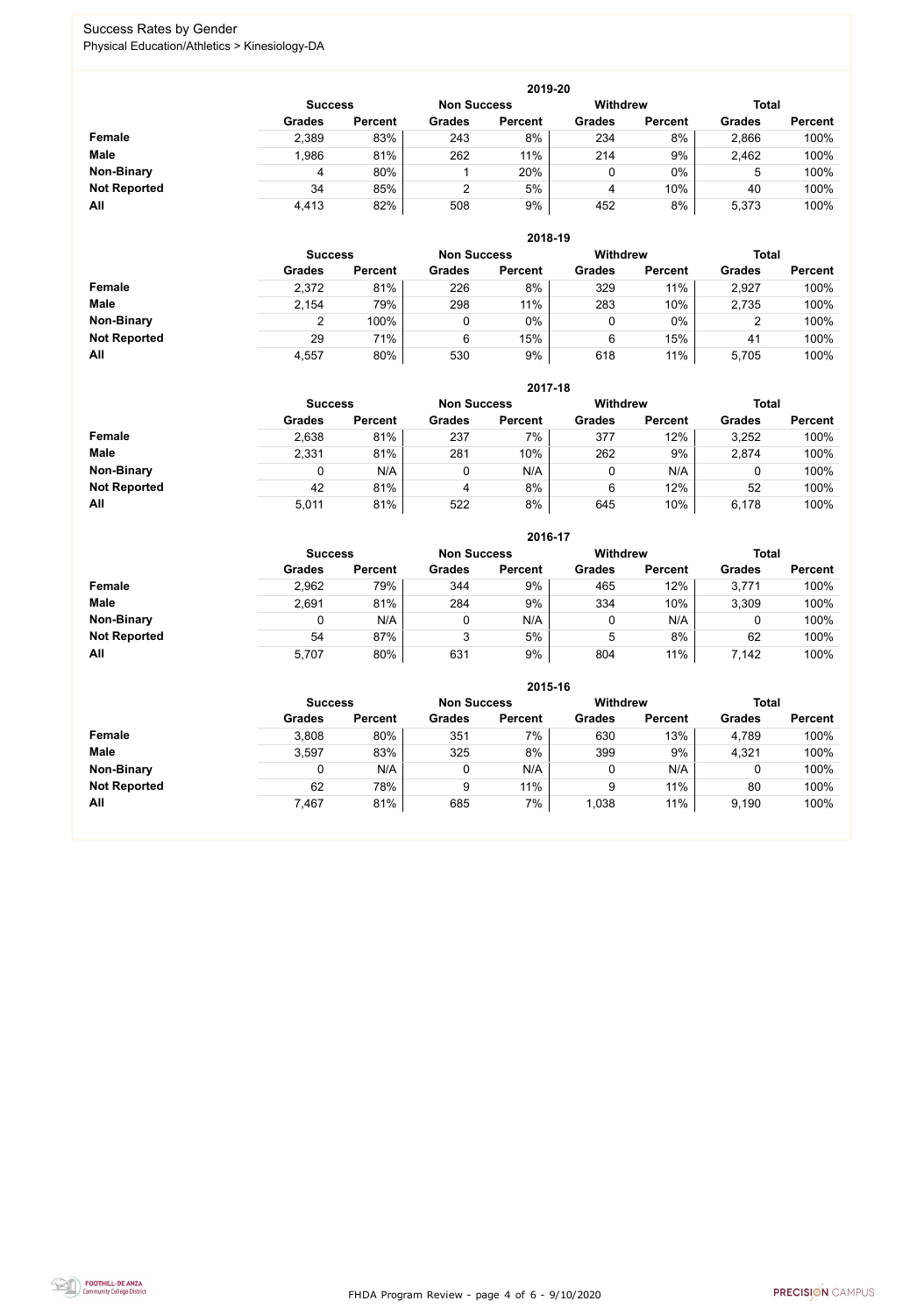FHDA Program Review - page 5 of 6 - 9/10/2020



### Success Rates by Age Physical Education/Athletics > Kinesiology-DA

|            |                |                    |               | 2019-20         |               |                |               |                |
|------------|----------------|--------------------|---------------|-----------------|---------------|----------------|---------------|----------------|
|            | <b>Success</b> | <b>Non Success</b> |               | <b>Withdrew</b> |               | <b>Total</b>   |               |                |
|            | <b>Grades</b>  | <b>Percent</b>     | <b>Grades</b> | <b>Percent</b>  | <b>Grades</b> | <b>Percent</b> | <b>Grades</b> | <b>Percent</b> |
| 19 or less | 972            | 84%                | 119           | 10%             | 70            | 6%             | 1,161         | 100%           |
| $20 - 24$  | 2,253          | 84%                | 236           | 9%              | 197           | 7%             | 2,686         | 100%           |
| 25-39      | 902            | 78%                | 119           | 10%             | 139           | 12%            | 1,160         | 100%           |
| $40 +$     | 286            | 78%                | 34            | 9%              | 46            | 13%            | 366           | 100%           |
| All        | 4,413          | 82%                | 508           | 9%              | 452           | 8%             | 5,373         | 100%           |

|            |                |                    |               | 2018-19        |                                 |                |               |                |
|------------|----------------|--------------------|---------------|----------------|---------------------------------|----------------|---------------|----------------|
|            | <b>Success</b> | <b>Non Success</b> |               |                | <b>Withdrew</b><br><b>Total</b> |                |               |                |
|            | <b>Grades</b>  | <b>Percent</b>     | <b>Grades</b> | <b>Percent</b> | <b>Grades</b>                   | <b>Percent</b> | <b>Grades</b> | <b>Percent</b> |
| 19 or less | 919            | 84%                | 95            | 9%             | 81                              | 7%             | 1,095         | 100%           |
| $20 - 24$  | 2,251          | 81%                | 270           | 10%            | 265                             | 10%            | 2,786         | 100%           |
| 25-39      | 1,034          | 76%                | 128           | 9%             | 196                             | 14%            | 1,358         | 100%           |
| $40 +$     | 353            | 76%                | 37            | 8%             | 76                              | 16%            | 466           | 100%           |
| All        | 4,557          | 80%                | 530           | 9%             | 618                             | 11%            | 5,705         | 100%           |

|            |                                      |                |               | 2017-18        |                 |                |               |                |
|------------|--------------------------------------|----------------|---------------|----------------|-----------------|----------------|---------------|----------------|
|            | <b>Non Success</b><br><b>Success</b> |                |               |                | <b>Withdrew</b> |                | <b>Total</b>  |                |
|            | <b>Grades</b>                        | <b>Percent</b> | <b>Grades</b> | <b>Percent</b> | <b>Grades</b>   | <b>Percent</b> | <b>Grades</b> | <b>Percent</b> |
| 19 or less | 936                                  | 85%            | 91            | 8%             | 75              | 7%             | 1,102         | 100%           |
| $20 - 24$  | 2,623                                | 82%            | 282           | 9%             | 290             | 9%             | 3,195         | 100%           |
| $25 - 39$  | 1,087                                | 77%            | 119           | 8%             | 211             | 15%            | 1,417         | 100%           |
| $40 +$     | 365                                  | 79%            | 30            | 6%             | 69              | 15%            | 464           | 100%           |
| All        | 5,011                                | 81%            | 522           | 8%             | 645             | 10%            | 6,178         | 100%           |

|            |                |                    |               | 2016-17         |               |                |               |                |
|------------|----------------|--------------------|---------------|-----------------|---------------|----------------|---------------|----------------|
|            | <b>Success</b> | <b>Non Success</b> |               | <b>Withdrew</b> |               | <b>Total</b>   |               |                |
|            | <b>Grades</b>  | <b>Percent</b>     | <b>Grades</b> | <b>Percent</b>  | <b>Grades</b> | <b>Percent</b> | <b>Grades</b> | <b>Percent</b> |
| 19 or less | 1,191          | 84%                | 121           | 9%              | 109           | 8%             | 1,421         | 100%           |
| $20 - 24$  | 2,990          | 81%                | 324           | 9%              | 386           | 10%            | 3,700         | 100%           |
| 25-39      | 1,110          | 75%                | 140           | 9%              | 229           | 15%            | 1,479         | 100%           |
| $40 +$     | 416            | 77%                | 46            | 8%              | 80            | 15%            | 542           | 100%           |
| All        | 5,707          | 80%                | 631           | 9%              | 804           | 11%            | 7,142         | 100%           |

|            | 2015-16                              |                |               |                |                 |                |               |                |  |  |
|------------|--------------------------------------|----------------|---------------|----------------|-----------------|----------------|---------------|----------------|--|--|
|            | <b>Non Success</b><br><b>Success</b> |                |               |                | <b>Withdrew</b> |                | <b>Total</b>  |                |  |  |
|            | <b>Grades</b>                        | <b>Percent</b> | <b>Grades</b> | <b>Percent</b> | <b>Grades</b>   | <b>Percent</b> | <b>Grades</b> | <b>Percent</b> |  |  |
| 19 or less | 1,621                                | 84%            | 143           | 7%             | 166             | 9%             | 1,930         | 100%           |  |  |
| $20 - 24$  | 3,979                                | 82%            | 349           | 7%             | 519             | 11%            | 4,847         | 100%           |  |  |
| 25-39      | 1,364                                | 76%            | 148           | 8%             | 282             | 16%            | 1,794         | 100%           |  |  |
| $40 +$     | 503                                  | 81%            | 45            | 7%             | 71              | 11%            | 619           | 100%           |  |  |
| All        | 7,467                                | 81%            | 685           | 7%             | 1,038           | 11%            | 9,190         | 100%           |  |  |